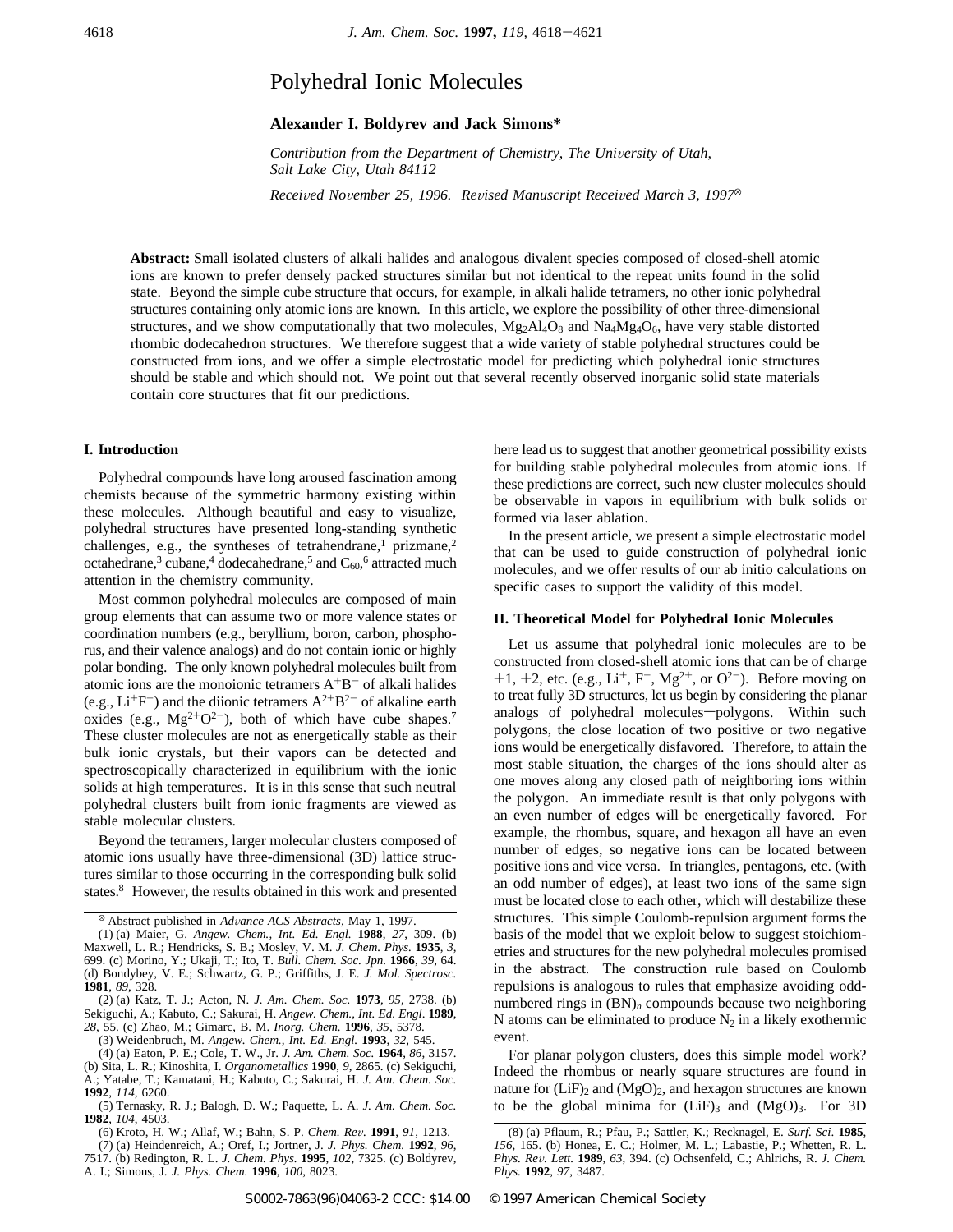



polyhedral structures of ionic molecules, we therefore propose a similar construction rule: *only structures where all closed paths among neighboring ions ha*V*e an e*V*en number of edges will be stable*. Based on this rule, one could exclude many of the highly symmetric Platonic solids: the tetrahedron, octahedron, icosohedron, and dodecahedron. Each of these structures contains closed paths containing three or five edges and therefore would have two neighboring ions of the same sign. The highly popular  $C_{60}$  type structure also does not satisfy the charge alternation rule because it has internal pentagon closed paths. Only one Platonic solid, the cube, is a polyhedral structure satisfying the charge alternation construction rule. In a cube, all possible closed paths have an even number of edges; therefore positive and negative ions can occupy alternating sites.

What occurs in nature for 3D clusters? It is well-known that both LiF and MgO tetramers have cubic structures,<sup>7,8</sup> in agreement with the charge alternation rule. In recent ab initio theoretical studies of (NaCl)<sub>n</sub> clusters, Ochsenfeld and Ahlrichs<sup>8c</sup> examined the  $n = 1-6$ , 8, 9, 12, 15, 18, and 32 systems. They concluded that the energetically most stable isomers of even the smaller clusters  $n \geq 4$  show a marked preference for geometries that are fragments of the rock salt solid state lattice. Structures containing high-symmetry polyhedrons were not found in their research except for the cube in the  $n = 4$  case.

It appears from the earlier theoretical work cited above as well as from what is known experimentally that the simple cube is the only convex polyhedron that mother nature has made (can make?) from atomic ion building blocks. However, by examining the charge alternation construction rule in more detail and trusting it to predict energetically favored structures, we are led to believe that, for appropriate selections of atomic ions, other new convex polyhedron structures are possible for ionic molecules. We decided to use the rule to predict a convex polyhedral structure larger than the cube and to then test its predicted stability by carrying out ab initio calculations on it. The polyhedron which has only even numbered closed paths that we selected is the rhombic dodecahedron presented in Figure 1.

### **III. Predicted Stoichiometry for the Rhombic Dodecahedron**

One can see from Figure 1 that a rhombic dodecahedron has two distinct types of vertices: six vertices (S) have four closest neighbors and eight vertices (E) have three closest neighbors. As is the focus of this paper, we wish to create a neutral molecule that uses closed-shell atomic ions. There are two possibilities: we can place the positive ions at the S positions and the negative ions at E positions; alternatively, we can place the cations at S and the anions at E. For the anions, we choose oxides, because oxygen is known to occupy stable 4-fold sites, for example, in the center of the square structure of  $Al_4O$ .<sup>9</sup>

If we place the  $O^{2-}$  anions in the eight E positions, to make a neutral molecule we must select a *mixture* of *doubly*- and



**Figure 2.** Optimized global minimum structure for  $Mg_2Al_4O_8$  and Na<sub>4</sub>-Mg4O6 (O, red; Na, yellow; Mg, blue; Al, green).

*triply*-charged positive ions to occupy the six S positions and thus cancel the 16 negative charges from the eight  $O^{2-}$  ions. We could, for example, select  $Al^{3+}$  ions for the triply positive ions and  $Mg^{2+}$  for the doubly charged anions and place them at the six S positions, in which case we find that we must use four  $Al^{3+}$  ions and two  $Mg^{2+}$  ions. Thus, we predict the stoichiometry for this rhombic dodecahedron molecule to be  $Mg_2Al_4O_8.$ 

In the alternative case described above, we can place six doubly-charged  $O^{2-}$  ions at the six S positions. To make a neutral molecule we must select a *mixture* of *singly*- and *doubly*charged positive ions to cancel the 12 negative charges from the  $Q^{2-}$ . If we select Na<sup>+</sup> and Mg<sup>2+</sup> ions and place them at the eight E positions we predict a stoichiometry for such a rhombic dodecahedron molecule to be  $Na<sub>4</sub>Mg<sub>4</sub>O<sub>6</sub>$ .

Although  $Mg_2Al_4O_8$  and  $Na_4Mg_4O_6$  obey the charge alternation rule when the ions occupy the rhombic dodecahedron, are these polyhedral clusters really stable? To address this question, we performed full geometry optimization for both molecules using ab initio self-consistent field (SCF), Møller-Plesset second-order perturbation theory (MP2), and density functional theory (DFT/B3LYP) methods and split-valence  $6-31+G^*$  basis sets, and we performed local harmonic vibrational frequency calculations at the SCF/6-31+G\* and B3LYP/6-31+G\* levels all within the GAUSSIAN 94 program.<sup>10</sup> The resulting optimal structures are shown in Figure 2, and their unique interionic distances and effective atomic charges within the Natural Population Analysis are given in Table 1. The vibrational frequencies and corresponding IR intencities are presented in Table 2. Indeed, we found that both structures are true minima on their respective ground state potential energy surfaces, although the fully optimized structures are not perfect rhombic dodecahedrons; the Mg-O bonds are shorter than the Na-O bonds in  $Na_4Mg_4O_6$  and the Al-O bonds shorter than the Mg-O bonds in  $Mg_2Al_4O_8$ .

We also examined other characteristics of the two polyhedral clusters predicted here. Our calculated atomic charges (using Weinhold's bond order<sup>12</sup> natural population analysis) show that

<sup>(9)</sup> Boldyrev, A. I.; Schleyer, P. v. R. *J. Am. Chem. Soc.* **1991**, *113*, 9045.

<sup>(10)</sup> Gaussian 94 (revision A.1): Frisch, M. J.; Trucks, G. M.; Schlegel, H. B.; Gill, P. M. W.; Johnson, B. G.; Robb, M. A.; Cheeseman, J. R.; Keith, T. A.; Petersson, G. A.; Montgomery, J. A.; Raghavachari, K.; Al-Laham, M. A.; Zakrzewski, V. G.; Ortiz, J. V.; Foresman, J. B.; Cioslowski, J.; Stefanov, B. B.; Nanayakkara, A.; Challacombe, M.; Peng, C. Y.; Ayala, P. Y.; Chen, W.; Wong, M. W.; Andres, J. L.; Replogle, E. S.; Gomperts, R.; Martin, R. L.; Fox, D. J.; Binkley, J. S.; Defrees, D. J.; Baker, J.; Stewart, J. P.; Head-Gordon, M.; Gonzales, C.; Pople, J. A. Gaussian, Inc.: Pittsburgh, PA, 1995.

<sup>(11) (</sup>a) Guo, B. C.; Kerns, K. P.; Castleman, A. W., Jr.*Science* **1992**, *255*, 1411. (b) Guo, B. C.; Wei, S.; Purnell, J.; Buzza, S. A.; Castleman, A. W., Jr. *Science* **1992**, *256*, 515. (c) Pilgrim, J. S.; Duncan, M. A. *J. Am. Chem. Soc.* **1993**, *115*, 6958.

<sup>(12)</sup> Reed, A. E.; Curtiss, L. A.; Weinhold, F. *Chem. Re*V*.* **1998**, *88*, 899.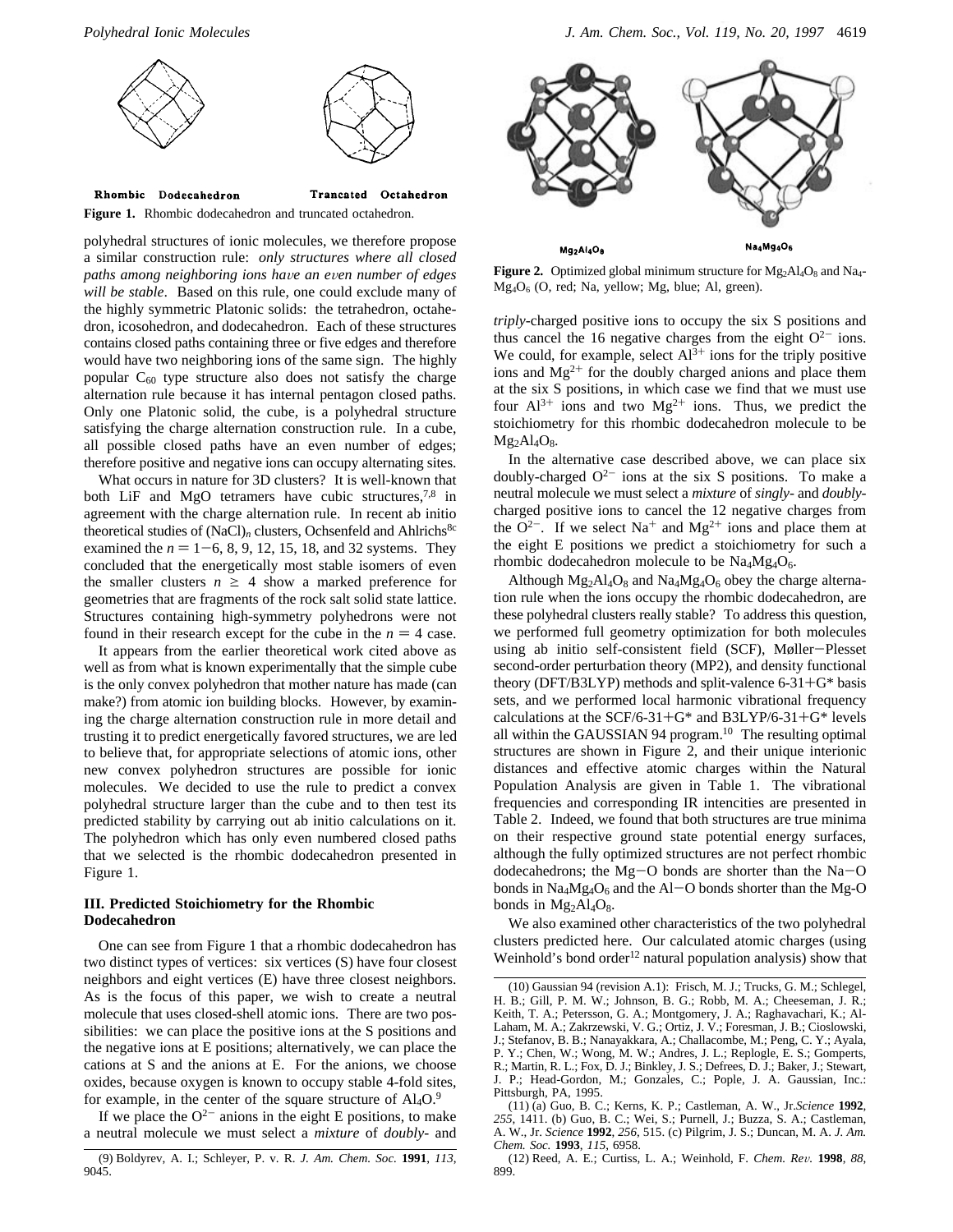**Table 1.** Calculated Molecular Properties for the Rhombic Dodecahedron Structures of Na<sub>4</sub>Mg<sub>4</sub>O<sub>6</sub> and Mg<sub>2</sub>Al<sub>4</sub>O<sub>8</sub><sup>a</sup>

| method                              | $SCF/6-31+G*$ | $B3LYP/6-31+G*$ | $MP2/6-31+G*$ |  |
|-------------------------------------|---------------|-----------------|---------------|--|
| $Na_4Mg_4O_6$ $(T_d, {}^1A_1)$      |               |                 |               |  |
| $R(Mg=O)$ , $\AA$                   | 1.906         | 1.924           | 1.947         |  |
| $R(Na-O)$ , Å                       | 2.370         | 2.388           | 2.443         |  |
| $R(O-O)$ , $\AA$                    | 3.155         | 3.194           | 3.234         |  |
| $R(Mg-Mg)$ , A                      | 3.021         | 3.029           | 3.056         |  |
| $R(Mg-Na)$ , Å                      | 2.797         | 2.812           | 2.877         |  |
| $O^{NBO}(Mg)$                       | $+1.83$       | $+1.78$         | $+1.74$       |  |
| $O^{NBO}(Na)$                       | $+0.97$       | $+0.95$         | $+0.94$       |  |
| $O^{NBO}(O)$                        | $-1.86$       | $-1.82$         | $-1.79$       |  |
| $Mg_2Al_4O_8(D_{4h}, {}^{1}A_{1g})$ |               |                 |               |  |
| $R(AI-O), \tilde{A}$                | 1.826         | 1.853           | 1.867         |  |
| $R(Mg-O)$ , $\AA$                   | 2.015         | 2.034           | 2.049         |  |
| $R(O-O)$ , $\AA$                    | 2.400         | 2.447           | 2.468         |  |
| $R(AI-AI)$ , $\AA$                  | 2.553         | 2.571           | 2.585         |  |
| $R(Mg-Mg)$ , $\AA$                  | 4.243         | 4.270           | 4.300         |  |
| $Q^{NBO}(Mg)$                       | $+1.87$       | $+1.83$         | $+1.81$       |  |
| $O^{NBO}(Al)$                       | $+2.20$       | $+2.06$         | $+2.00$       |  |
| $O^{NBO}(O)$                        | $-1.57$       | $-1.49$         | $-1.45$       |  |

*<sup>a</sup>* Only closest distances are presented.

both molecules are essentially ionic (see *Q* values in Table 1). Both molecules have high HOMO-LUMO energy gaps (9.3 eV for  $Na_4Mg_4O_6$  and 10.4 eV for  $Mg_2Al_4O_8$ , so they are expected to display the stability to reactivity characteristic of closed-shell molecules. Our calculated dissociation energies of  $\text{Na}_4\text{Mg}_4\text{O}_6$ into  $4MgO + 2Na<sub>2</sub>O$  and of  $Mg<sub>2</sub>Al<sub>4</sub>O<sub>8</sub>$  into  $2MgO + 2Al<sub>2</sub>O<sub>3</sub>$ were found to be 628 (642) and 466 (467) kcal/mol, respectively, at the MP2/6-31+G\* and B3LYP/6-31+G\* levels, the latter given in parentheses. Therefore both of these molecules are expected to be very thermochemically stable. Ionization potentials are also useful for identification of molecules in the gas phase; our calculated vertical electron detachment energies (VEDE) for both molecules at the PMP2/6-31+ $G^*$  level were found to be: VEDE = 7.56 (Na<sub>4</sub>Mg<sub>4</sub>O<sub>6</sub>) and 8.12 eV (Mg<sub>2</sub>- $Al_4O_8$ ).

Because of the large number of atoms in both of the above molecules, it is very difficult to *prove* via ab initio methods that the rhombic dodecahedron structures are the true global minima; there are simply too many alternative structures whose energies must be computed to make this feasible. However, even if the structures predicted above are only local minima, we believe they could be experimentally identified with matrix isolation techniques or in the gas phase. If the rhombic dodecahedrons are global minima, they probably could be made by the simple "shake and bake" synthetic methods.

Recently, there have been three experimental findings that lend further support to our suggestion that polyhedral structures may exist as especially stable species even when formed from ionic fragments. A distorted rhombic dodecahedron was identified<sup>13</sup> as the Li<sub>4</sub> Al<sub>4</sub> P<sub>6</sub> "core" within the [Li(OC<sub>4</sub> H<sub>8</sub>)]<sub>4</sub>- $[{(AlMe)[\mu-P(C_6H_{11})]}_2\{\mu-P(C_6H_{11})\}]_2C_6H_5Me$  solid. An analogous Li<sub>4</sub> Sn<sub>4</sub> P<sub>6</sub> core has been found<sup>14</sup> in  $[\{Sn_2(PC_6H_{11})_3]_2$ -Li<sub>4</sub>4thf]2thf}]; and a Yb<sub>6</sub> I<sub>8</sub> core was identified<sup>15</sup> in [{Yb<sub>6</sub>[ $\eta$ - $C_5Me_4(SiMe_2Bu^t)]_6I_8$ }{Li(thf)<sub>4</sub>}<sub>2</sub>]. Although all there of these cases involve solid-state species, they support the notion of the special stability of the particular polyhedral structures proposed by us.

**Table 2.** Calculated Frequencies (IR Intensities in km/mol Are in Parentheses) for the Rhombic Dodecahedron Structures of  $Na_4Mg_4O_6$  and  $Mg_2Al_4O_8$ 

|                                     | $SCF/6-31+G*$                           | $B3LYP/6-31+G*$                   |
|-------------------------------------|-----------------------------------------|-----------------------------------|
|                                     | $Na_4Mg_4O_6$ $(T_d, {}^1A_1)$          | $Na_4Mg_4O_6 (T_d, {}^1A_1)$      |
| $v_1(a_1)$ , cm <sup>-1</sup>       | 550.9 (0.0)                             | 492.3 (0.0)                       |
| $v_2(a_1)$ , cm <sup>-1</sup>       | 411.9(0.0)                              | 375.7 (0.0)                       |
| $v_3(a_1)$ , cm <sup>-1</sup>       | 239.7(0.0)                              | 223.2(0.0)                        |
| $v_4(e)$ , cm <sup>-1</sup>         | 616.9(0.0)                              | 581.4 (0.0)                       |
| $v_5(e)$ , cm <sup>-1</sup>         | 227.7(0.0)                              | 213.0 (0.0)                       |
| $v_6(e)$ , cm <sup>-1</sup>         | 140.0(0.0)                              | 122.4(0.0)                        |
| $v_7(t_1)$ , cm <sup>-1</sup>       | 631.4(0.0)                              | 597.9 (0.0)                       |
| $\nu_8(t_1)$ , cm <sup>-1</sup>     | 283.8(0.0)                              | 256.3(0.0)                        |
| $v_9(t_1)$ , cm <sup>-1</sup>       | 219.8 (0.0)                             | 192.0(0.0)                        |
| $v_{10}(t_2)$ , cm <sup>-1</sup>    | 682.2 (668.0)                           | 638.2 (453.3)                     |
| $v_{11}(t_2)$ , cm <sup>-1</sup>    | 554.8 (52.8)                            | 516.7 (32.6)                      |
| $v_{12}(t_2)$ , cm <sup>-1</sup>    | 414.2 (22.2)                            | 362.9 (12.4)                      |
| $v_{13}(t_2)$ , cm <sup>-1</sup>    | 316.5 (262.9)                           | 292.0 (211.3)                     |
| $v_{14}(t_2)$ , cm <sup>-1</sup>    | 217.5 (3.2)                             | 204.4 (1.0)                       |
| $v_{15}(t_2)$ , cm <sup>-1</sup>    | 187.4 (19.1)                            | 170.6(18.1)                       |
|                                     | $Mg_2Al_4O_8$ $(D_{4h}$ , ${}^1A_{1g})$ | $Mg_2Al_4O_8(D_{4h}, {}^1A_{1g})$ |
| $v_1(a_{1g})$ , cm <sup>-1</sup>    | 760.7 (0.0)                             | 677.3(0.0)                        |
| $v_2(a_{1g}), \text{ cm}^{-1}$      | 670.6(0.0)                              | 581.8 (0.0)                       |
| $v_3(a_{1g}), \text{ cm}^{-1}$      | 541.3 (0.0)                             | 502.5(0.0)                        |
| $\nu_4(a_{1g}), \text{ cm}^{-1}$    | 366.4(0.0)                              | 333.2 (0.0)                       |
| $v_5(a_{2g}), \text{ cm}^{-1}$      | 570.4 (0.0)                             | 525.4 (0.0)                       |
| $v_6(a_{1u}), \text{ cm}^{-1}$      | 289.4(0.0)                              | 266.5(0.0)                        |
| $v_7(a_{2u})$ , cm <sup>-1</sup>    | 814.6 (1280.6)                          | 736.8 (837.6)                     |
| $\nu_8(a_{2u}), \, \text{cm}^{-1}$  | 569.1 (10.2)                            | 517.7 (15.2)                      |
| $\nu_9(a_{2u}), \text{ cm}^{-1}$    | 445.3 (189.6)                           | 403.9 (145.4)                     |
| $v_{10}(b_{1g})$ , cm <sup>-1</sup> | 722.4(0.0)                              | 645.8(0.0)                        |
| $v_{11}(b_{1g}), \text{ cm}^{-1}$   | 335.5(0.0)                              | 308.6(0.0)                        |
| $v_{12}(b_{2g})$ , cm <sup>-1</sup> | 761.8(0.0)                              | 700.8 (0.0)                       |
| $v_{13}(b_{2g})$ , cm <sup>-1</sup> | 633.4(0.0)                              | 572.6 (0.0)                       |
| $v_{14}(b_{2g})$ , cm <sup>-1</sup> | 275.3(0.0)                              | 259.5 (0.0)                       |
| $v_{15}(b_{1u}), \text{ cm}^{-1}$   | 434.3(0.0)                              | 407.3(0.0)                        |
| $v_{16}(b_{1u}), \text{ cm}^{-1}$   | 236.8(0.0)                              | 227.5(0.0)                        |
| $v_{17}(b_{2u})$ , cm <sup>-1</sup> | 673.4(0.0)                              | 619.6(0.0)                        |
| $v_{18}(b_{2u})$ , cm <sup>-1</sup> | 363.6(0.0)                              | 328.0 (0.0)                       |
| $v_{19}(e_g)$ , cm <sup>-1</sup>    | 667.9(0.0)                              | 612.8(0.0)                        |
| $v_{20}(e_g)$ , cm <sup>-1</sup>    | 573.2 (0.0)                             | 525.2 (0.0)                       |
| $v_{21}(e_g)$ , cm <sup>-1</sup>    | 448.2(0.0)                              | 421.1(0.0)                        |
| $v_{22}(e_g)$ , cm <sup>-1</sup>    | 282.3(0.0)                              | 262.6 (0.0)                       |
| $v_{23}(e_u)$ , cm <sup>-1</sup>    | 773.6 (845.0)                           | 706.8 (544.6)                     |
| $v_{24}(e_u)$ , cm <sup>-1</sup>    | 723.9 (206.5)                           | 651.4 (147.7)                     |
| $v_{25}(e_u)$ , cm <sup>-1</sup>    | 603.6 (116.2)                           | 556.0 (71.1)                      |
| $v_{26}(e_u)$ , cm <sup>-1</sup>    | 518.1 (142.5)                           | 464.7 (98.1)                      |
| $v_{27}(e_u)$ , cm <sup>-1</sup>    | 338.2 (6.1)                             | 313.9 (3.4)                       |

#### **IV. Remarks on Other Polyhedral Ionic Molecules**

Further experimental verification of the molecules predicted here by us is eagerly anticipated. If it appears that our predictions are correct, as our ab initio data and the solid-state structural findings $13-15$  suggest, we look forward to studying other larger polyhedral ionic molecules such as the truncated octahedron shown in Figure 1, which also satisfies the construction rule because it is composed of squares and hexagons.

Moreover, there are other clusters that have already been made that can be viewed in terms of the model proposed here and that lend support to this model. A whole class of ionic molecules known as Met-Cars has recently been experimentally discovered.<sup>11</sup> While the structures of these molecules are not yet known, Castleman and co-authors<sup>11a,b</sup> *proposed* a dodecahedron structure (Figure 3) for their Met-Cars. At first glance, such structures do not seem to fit our construction rule. However, realizing that Met-Cars contain the molecular-anion structural unit  $C_2^2$ , and postulating that our rules for *atomic* ions can be generalized to molecular ions (e.g., by identifying  $C_2^2$  as analogous to O<sup>2-</sup>), the Met-Car's proposed dodecahedral structure does indeed follow our simple electrostatic model. Of course, because  $C_2^2$  is now identified as the anionic building block unit, and taking into account that in the dodecahedral

<sup>(13)</sup> Allan, R. E.; Beswick, M. A.; Raithby, P. R.; Steiner, A.; Wright, D. S. *J. Chem. Soc., Dalton Trans.* **1996**, 4153.

<sup>(14)</sup> Allan, R. E.; Beswick, M. A.; Cromhout, N. L.; Paver, M. A.; Raithby, P. R.; Trevithick, M.; Steiner, A.; Wright, D. S. *Chem. Commun.* **1996**, 1501.

<sup>(15)</sup> Constantine, S. P.; De Lima, G. M.; Hitchcock, P. B.; Keates, J. M.; Lawless, G. A. *J. Chem. Soc., Chem. Commun.* **1996**, 2421.